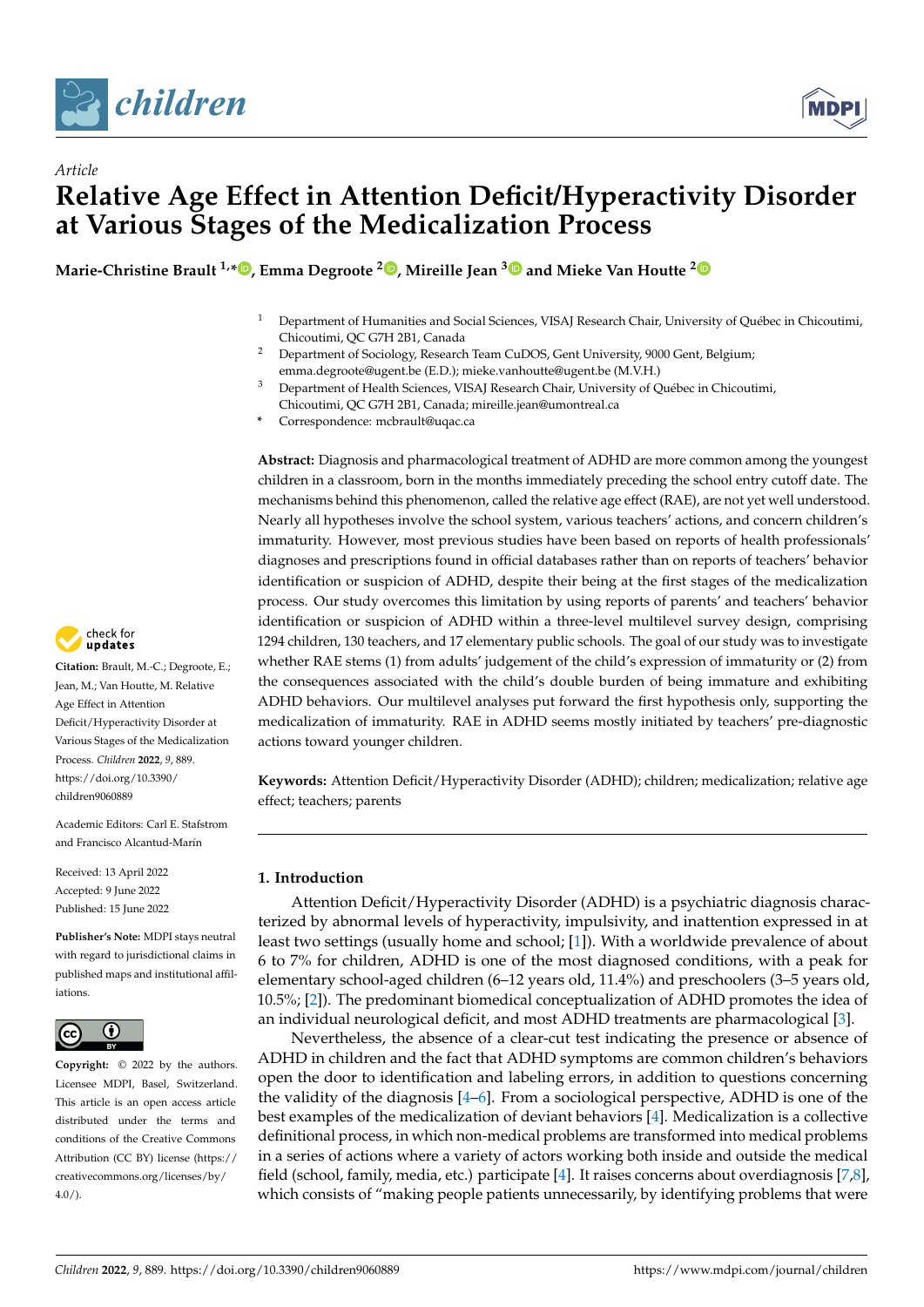never going to cause harm or by medicalizing ordinary life experiences through expanded definitions of diseases" [\[9\]](#page-12-4). In any case, these social problems must be addressed because, in addition to significant medical, pharmacological, and societal costs, children themselves experience permanent developmental consequences [\[7](#page-12-2)[,8](#page-12-3)[,10](#page-12-5)[,11\]](#page-12-6).

Among the reasons for the misdiagnosis and overdiagnosis assumptions is the unequal distribution of ADHD-related symptoms, diagnosis, and medication, according to children's specific social characteristics. Many studies have shown, for example, that youth from low socioeconomic backgrounds and boys have increased probabilities of being diagnosed with ADHD and prescribed medication to manage their symptoms [\[2,](#page-11-1)[12,](#page-12-7)[13\]](#page-12-8). Inequalities have also been observed in children's birth months relative to the school entry cutoff date. Several empirical studies, systematic reviews, and meta-analyses from around the world have shown that, compared with their oldest classmates, the youngest students—those born in the months immediately preceding the school entry cutoff date were overrepresented among children identified as having an ADHD diagnosis and taking ADHD medication [\[14–](#page-12-9)[16\]](#page-12-10). The mechanisms behind this phenomenon are not yet well understood. Among the hypotheses advanced, most studies target children's immaturity, described as a lag in cognitive, behavioral, or emotional development. Nevertheless, they imply different and sometimes contradictory underlying mechanisms [\[16,](#page-12-10)[17\]](#page-12-11). Because these hypotheses are associated with different implications and solutions, it seems very important to gain a better understanding of the causes of the relative age effect (RAE) in ADHD, which may in turn help explain ADHD overdiagnosis. We thus aimed to investigate this phenomenon and its underlying mechanisms in a sample of elementary school children from Québec (Canada). The originality of our work lies in an examination of the RAE at various stages of the medicalization process. Compared to other RAE studies that have focused mainly on ADHD diagnosis and medication intake from administrative databases [\[18,](#page-12-12)[19\]](#page-12-13), we have also included parents' and teachers' accounts of ADHD behaviors and suspicion, which refer to pre-diagnostic actions toward children and appear in the first stages of the medicalization process.

## *1.1. The RAE in ADHD*

To determine when a child should enter school, his/her birthdate is compared with the school entry cutoff date. Up to a year can separate the youngest and oldest children in a classroom, which makes a world of difference at such a young age. Compared with their older classmates, younger students have been found to be more at risk of being diagnosed with and taking medication for ADHD. This phenomenon has been observed in various regions worldwide, including North and South America (e.g., [\[18](#page-12-12)[,20–](#page-12-14)[22\]](#page-12-15)), Europe (e.g., [\[23–](#page-12-16)[25\]](#page-12-17)), the Middle East [\[26\]](#page-12-18), Asia, and Australia [\[15](#page-12-19)[,27\]](#page-12-20).

Most of these studies have been based on reports of health professionals' diagnoses and prescriptions found in official databases involving large samples and population-based data. Whereas their results provide clear scientific evidence of the presence of the phenomenon, they provide little information on how the process occurs. Researchers should focus rather on parents' and teachers' actions because the assignment of a psychiatric diagnosis starts long before and continues long after entering the doctor's office. For example, earlier stages include the tracking and identification of what poses the problem, a description and an understanding of the problem by the means of medicine, and informal medical labeling by the entourage (e.g., parent, teacher, coach, etc.;  $[4]$ ).

Parents' and teachers' accounts of behaviors have been considered in only a handful of studies on the RAE in ADHD [\[20–](#page-12-14)[23\]](#page-12-16). Parents' reports of ADHD behaviors are not consistently associated with relative age. Whereas two studies have shown a weak association with relative age or an absence thereof [\[20](#page-12-14)[,23\]](#page-12-16), the Canadian study by Chen [\[21\]](#page-12-21) indicated that parents of children born within six months of the school entry cutoff date reported more hyperactivity and inattention behaviors at home compared with parents of older children. This was supported by Caye and colleagues [\[22\]](#page-12-15), who have observed a linear relationship between birthday and ADHD-related behaviors as reported by parents. Differ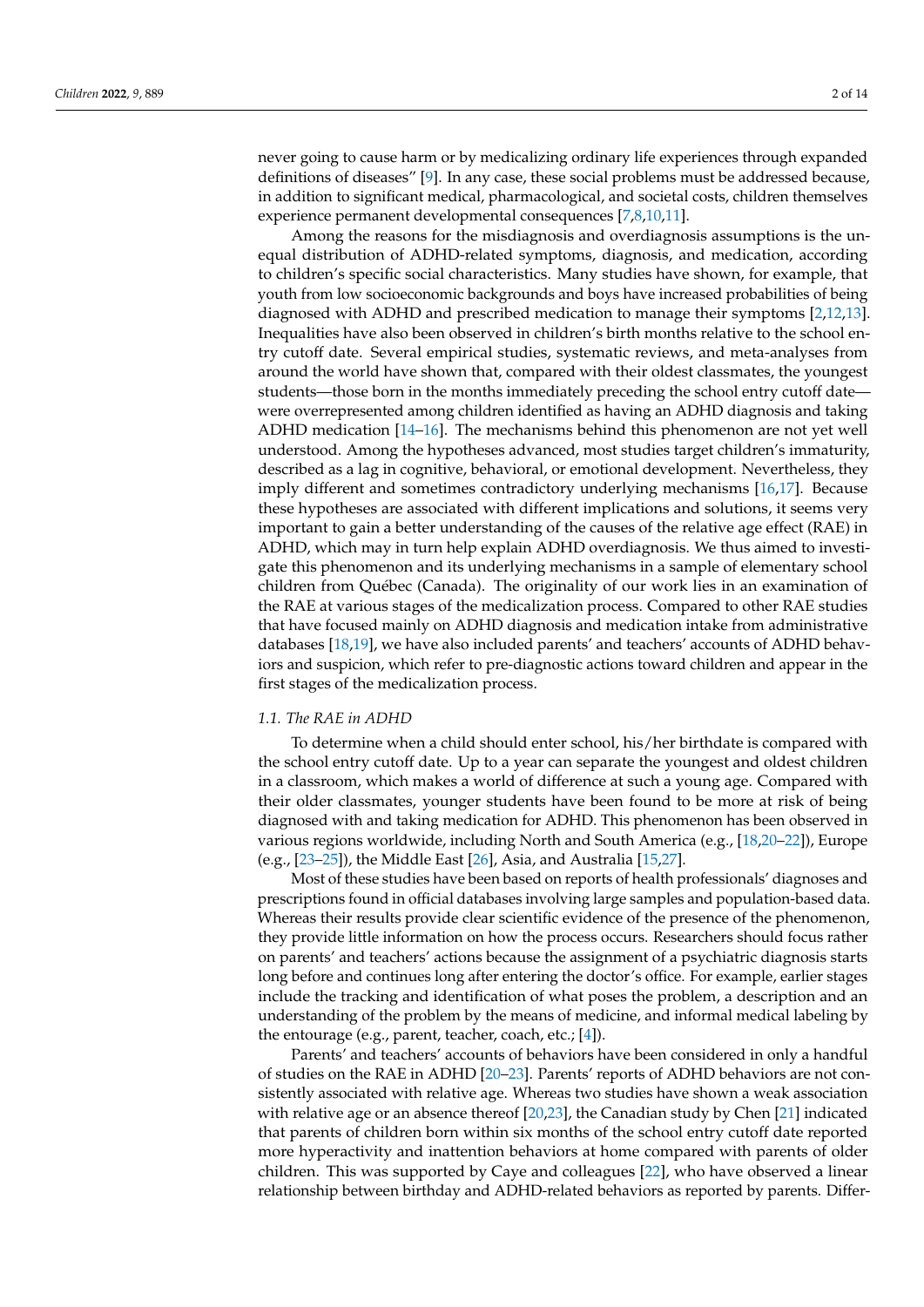ences in the items used to measure ADHD-related behaviors could explain the variations in the results. Teachers were found to contribute to increasing the risks of ADHD labeling for younger-in-class students [\[20\]](#page-12-14). This is not surprising because school is often the first environment where ADHD is identified [\[4,](#page-12-0)[28,](#page-12-22)[29\]](#page-12-23), and past research has suggested that teachers play the role of the agent of medicalization [\[4\]](#page-12-0) or disorder-spotter [\[29](#page-12-23)[,30\]](#page-12-24). Teachers identify problematic behaviors in children, recognize some of the symptoms associated with ADHD, provide behavioral feedback and assessments, and share their suspicions with parents, other school actors, and physicians [\[4,](#page-12-0)[31\]](#page-12-25). It is thus very important to understand if and how they contribute to the RAE in ADHD.

#### *1.2. Explanations for the RAE in ADHD*

At least six hypotheses have been proposed to explain the RAE in ADHD [\[16,](#page-12-10)[17,](#page-12-11)[32\]](#page-13-0). The following two are not relevant to our discussion. One suggests that ADHD is more common in children born during the same season due to exposure to similar ADHD-related pre-, peri-, or post-natal risks. This explanation, based on birth seasonality, reinforces the biological etiology of ADHD. It is however considered quite unlikely due to the great variation in the cutoff dates (and thus seasons) between countries that have observed the phenomenon [\[15](#page-12-19)[–17,](#page-12-11)[22\]](#page-12-15). Another hypothesis emphasizes the possible underdiagnosis of older-in-class students [\[16,](#page-12-10)[20,](#page-12-14)[23\]](#page-12-16). Whereas this phenomenon could be hypothesized, we chose not to explore it because our focus was rather on identifying the potential underlying mechanisms associated with medicalization and overdiagnosis.

The remaining four hypotheses share common elements but propose different mechanisms of actions. They all occur within the school system, involve various teachers' action, and concern children's immaturity. The first one suggests that school policies regarding the timing of school entry may explain the relationship between RAE and ADHD diagnosis. Some countries, such as Denmark, have more flexible school entry policies, which encourage some children to wait an extra year before entering school [\[32\]](#page-13-0). This preventive practice, called "redshirting", may counteract the effect of immaturity by allowing children to develop at a slower pace. Consequently, this could explain why Pottegard and colleagues [\[32\]](#page-13-0) have not observed the RAE in ADHD medication for Danish children. This hypothesis was also suggested as a solution to reduce the RAE in ADHD in countries where it has been observed [\[23,](#page-12-16)[33\]](#page-13-1).

A second hypothesis suggests that "entering school at a young age triggers ADHD" due to the younger-in-class students generally struggling to meet the demands of the classroom [\[6,](#page-12-1)[34\]](#page-13-2). In this hypothesis, ADHD is conceptualized as an individual deficit, but the RAE is blamed on an inadequate match between individual characteristics of the students and that of the school environment. This stress-related hypothesis was confirmed by the study of Diefenbach et al. [\[34\]](#page-13-2): RAE was associated with ADHD-related behaviors at the end of the first grade but not at the beginning of the school year. However, this effect does not seem to endure over time because studies have shown that the RAE in ADHD is less common in adolescence and even disappears in adulthood [\[23\]](#page-12-16).

A third hypothesis suggests that adults, mainly teachers, may mistake children's immaturity for ADHD-related behaviors [\[16,](#page-12-10)[20\]](#page-12-14). Immaturity refers to a development level below the expected threshold at a given age. Various dimensions of immaturity are associated with ADHD, including emotional, intellectual, behavioral, cognitive, neurocognitive, and brain immaturity [\[20](#page-12-14)[,23](#page-12-16)[,27\]](#page-12-20). The expression of immaturity encompasses a rather broad array of childish behaviors, including impulsivity; hyperactivity; inattention; and difficulties settling down, focusing in school, and meeting school demands [\[15](#page-12-19)[,25\]](#page-12-17). This confusion between ADHD symptoms and immaturity could result from teachers using the group as a comparative benchmark when forming an opinion of a student. A drawback of this practice could be that the set of norms and expectations provided by the comparison group may not always be appropriate for younger students' developmental levels [\[20\]](#page-12-14). This could lead the teacher to start a medicalization process, notably by identifying a problem and addressing it using medical vocabulary or by suggesting medical care [\[4\]](#page-12-0). This hypothesis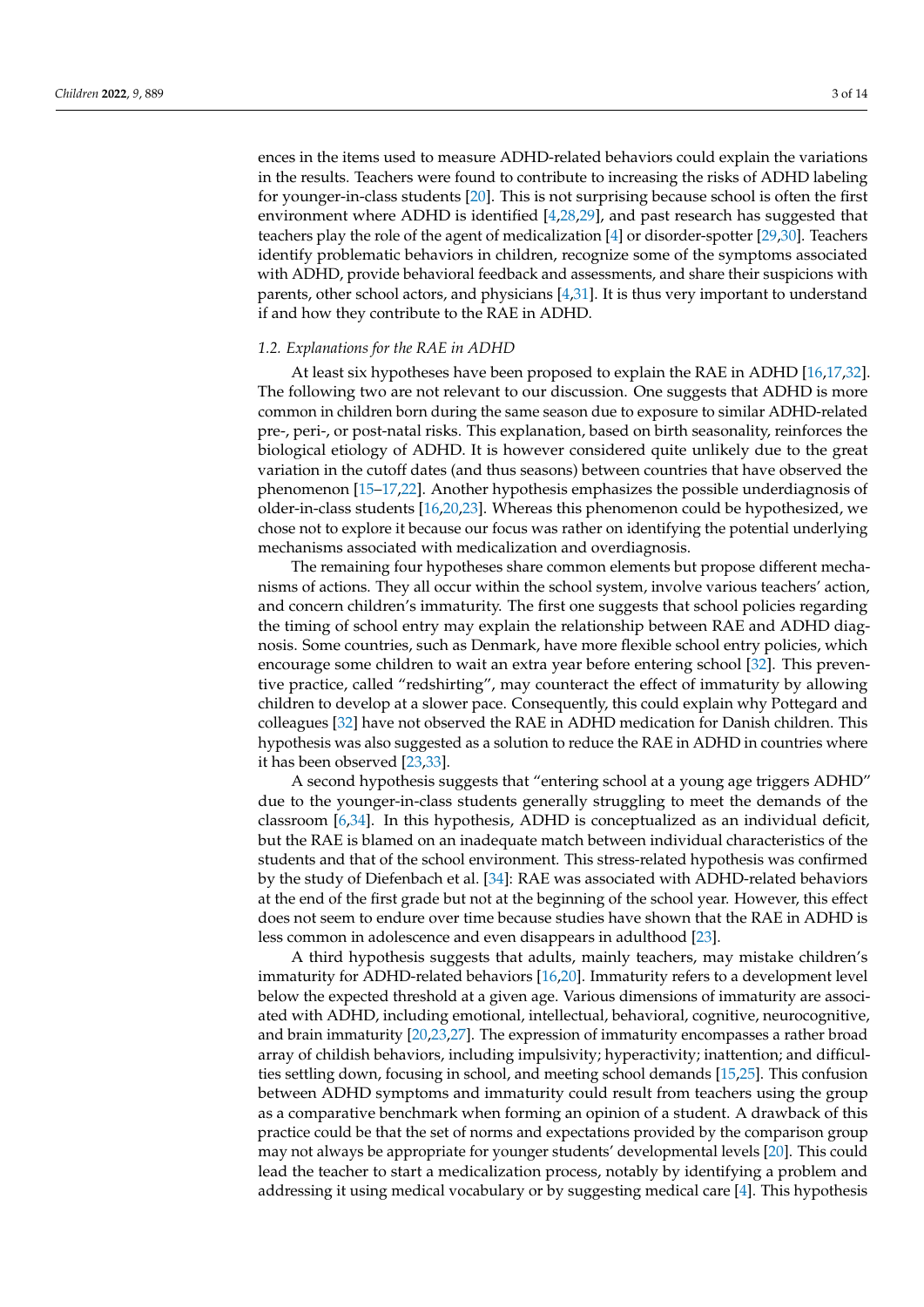certainly prevails in the literature on the RAE in ADHD. Among the evidence advanced to demonstrate its veracity are: (a) the stronger RAE when teachers, rather than parents, report the behaviors [\[20\]](#page-12-14); (b) the fact that RAE declines with age and disappears in adulthood [\[23\]](#page-12-16); and (c) the maturation lag in brain development indicating that children may simply need more time to develop [\[15\]](#page-12-19). Until now, given the nature of the data available from previous studies, it has been difficult to assess this hypothesis. One promising avenue would be to study the RAE at various stages of the ADHD medicalization process. For example, identification of deviant behaviors, such as hyperactivity, impulsivity, and inattention, and informal medical labeling of ADHD through teachers' suspicions are known to lead to official medical labeling and treatment [\[4\]](#page-12-0). A study including these elements would provide information about when the RAE in ADHD appears and which adults in the child's environment contribute to confusing immaturity with ADHD.

A fourth hypothesis proposes rather that the RAE in ADHD stems from a functional impairment in children created by a double burden. Whereas younger students in a class are not expected to show higher levels of ADHD behaviors than their older peers do, they are expected to have more difficulties dealing with the social and academic demands of the classroom [\[17,](#page-12-11)[33\]](#page-13-1). Thus, regardless of their ADHD behaviors, younger-in-class students would be generally more at risk of struggling in school due to their immaturity [\[17\]](#page-12-11). Children with this double burden (immaturity and ADHD behaviors) would then have increased risks of experiencing school difficulties [\[33\]](#page-13-1). The greater prevalence of ADHD diagnosis and medication intake among younger-in-class students would simply be the consequence of teachers suggesting clinical help to support children with functional impairments due to this double burden.

**Hypothesis 1 (H1).** *School policies regarding the timing of school entry may explain the relationship between RAE and ADHD diagnosis.*

**Hypothesis 2 (H2).** *Entering school at a young age triggers ADHD.*

**Hypothesis 3 (H3).** *Adults' confusion between ADHD symptoms and immaturity.*

**Hypothesis 4 (H4).** *The RAE in ADHD stems from a functional impairment in children created by a double burden (immaturity and ADHD behaviors).*

#### *1.3. Study Objectives*

The general goal of our study was to explore the conditions under which RAE in ADHD emerges. Two specific objectives were targeted, each concerning one hypothesis. The first objective was to test for the RAE as an expression of the medicalization of immaturity (**H3**) by looking for the RAE in ADHD at various stages of the medicalization process: (a) identification of ADHD-related behaviors, (b) informal medical labeling of ADHD through suspicion, and (c) official medical labeling and its associated treatment [\[4\]](#page-12-0). Additionally, we assessed which adults (parent, teacher, health professional) contribute to the occurrence of the medicalization of immaturity. Our second objective was to assess whether children having the double burden of being the youngest in the class and exhibiting ADHD-related behaviors (**H4**) are more frequently identified by teachers because of their greater struggle in school. The investigation of these two mechanisms, potentially underlying the RAE in ADHD, would provide some insights into whether RAE stems from a problem with the child's maturity level itself (**H4**) or from adults' judgement of the child's expression of immaturity (**H3**). This could lead to appropriate measures to reduce overdiagnosis.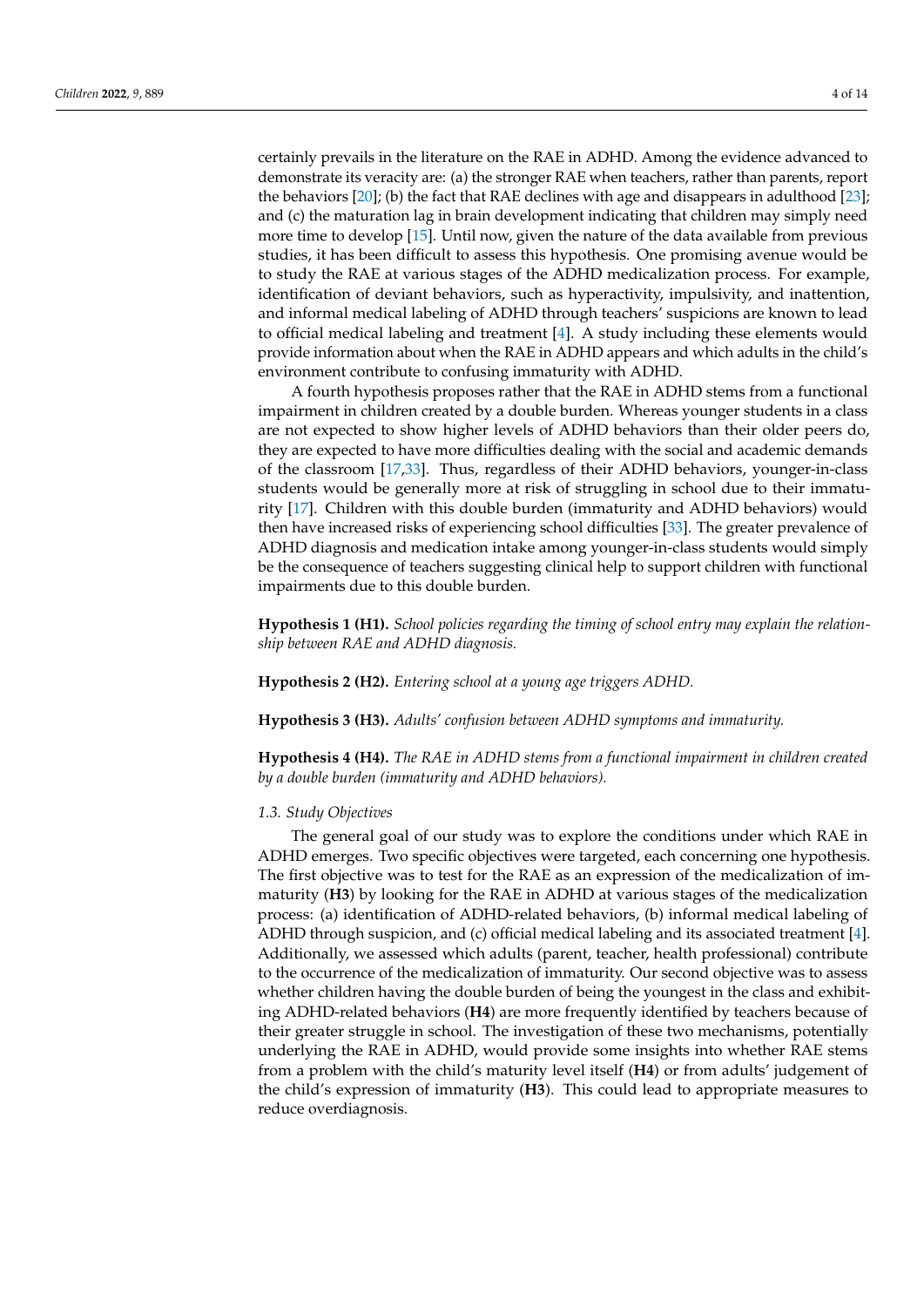# **2. Materials and Methods**

# *2.1. Data Collection*

In 2017–2018 (*n* = 9) and 2018–2019 (*n* = 8), 17 elementary public schools from the province of Québec agreed to participate in a study aiming to understand the role played by schools and teachers in the identification of ADHD-related behaviors in children and their labeling as ADHD. These schools were randomly selected based on a list of stratified characteristics, such as their socioeconomic status (SES), location, and size. To recruit them, we created three lists of schools, approached the first round of schools from the first list, and when one declined, we consulted the second list, and then the third list after a second refusal. We selected schools that differed in size, SES, and location to reflect the diversity of the school environments in the region. The student populations varied from 53 to 401 enrolled students per school ( $M = 196.76$ ; SD = 90.34) and the teacher population, from 6 to 34 teachers per school ( $M = 17$ ;  $SD = 6.4$ ). The schools' SES varied from 3 (somewhat privileged) to 10 (underprivileged) on the Québec's official decile rank of school SES  $(M = 7.71; SD = 2.37; [35])$  $(M = 7.71; SD = 2.37; [35])$  $(M = 7.71; SD = 2.37; [35])$ . School principals, teachers, and parents, after giving their consent to participate (approved by the University of Québec in Chicoutimi's institutional review board), completed paper-pencil or web questionnaires, which provided information on parents', teachers', and health professionals' reports of ADHD-related behaviors, suspicion, diagnosis, and medication. These variables covered several stages of the medicalization process (identification of deviant behaviors, informal labeling of ADHD through suspicion, formal labeling via the medical diagnosis, and medication; [\[4\]](#page-12-0)). The data collection took place some months after the school starts, precisely between November and March, to allow teachers to know their students.

#### *2.2. Sample*

Parents/Students. Every student in the school was asked to take home a letter explaining the study, the consent form, and the short survey designed to collect the family's SES and the child's characteristics, such as ADHD diagnosis and medication intake. The person most knowledgeable about the child, parents in 97% of the cases, returned their questionnaire and their consent, agreeing that their child's name be included in the teacher's questionnaire. Data were collected for 1783 children from kindergarten to Grade 6, for a participation rate of about 60%.

Teachers. All teachers in charge of a class from kindergarten to Grade 6 were invited to complete an online questionnaire on their knowledge and beliefs about ADHD, general expectations of students, level of self-efficacy, and behavioral management practices, as well as a set of 10 questions for each student on their list. The participation rate was 77% (130 teachers). Almost all were women (*n* = 122; 94%), worked full-time (*n* = 128; 98%), had accumulated many years of experience as a teacher  $(M = 19.07; SD = 9.19)$ , and had worked many years in the participating schools ( $M = 8.08$ ; SD = 8.79). Between 2 and 19 teachers per school ( $M = 9.88$ ;  $SD = 4.68$ ) completed the survey and gave answers for 3 to 21 of their students ( $M = 11$ ; SD = 3.53), for a total of 1409 students.

Study sample. The study sample consisted of the children for whom we received parents' and teachers' answers (*n* = 1395), minus 101 students with missing data on gender, birth month, school cycle or family's SES. Thus, the final sample comprised 1294 students. Table [1](#page-5-0) displays the students' characteristics and shows descriptive information for each of the seven ADHD-related outcomes and their distribution for each birth month.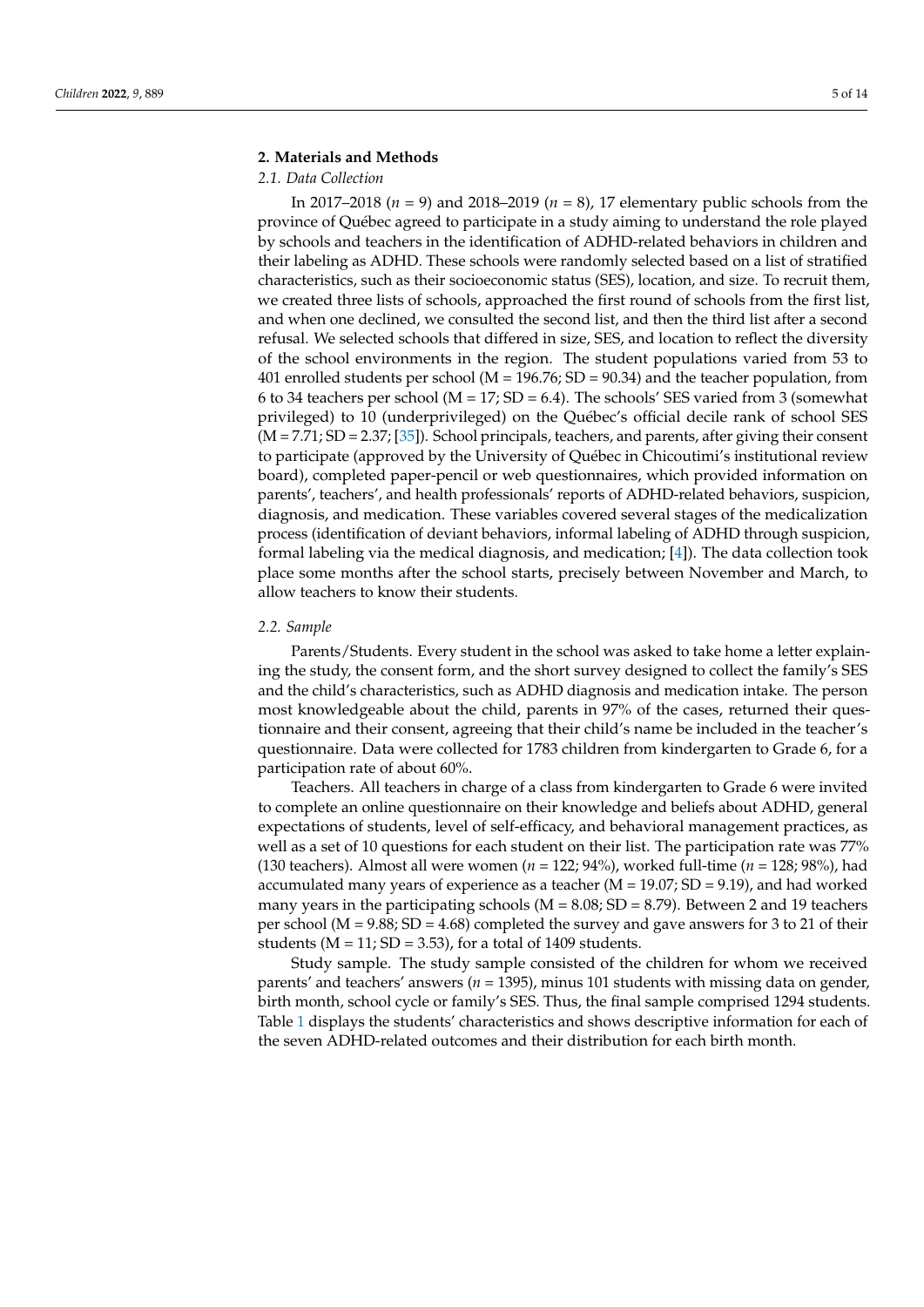|                                      |                          | Oct.      | Nov.      | Dec.           | Jan.      | Feb.      | Mar.      | Apr.      | May       | June      | July      | Aug.      | Sept.     |
|--------------------------------------|--------------------------|-----------|-----------|----------------|-----------|-----------|-----------|-----------|-----------|-----------|-----------|-----------|-----------|
|                                      |                          | $\bf{0}$  |           | $\overline{2}$ | 3         |           | 5         | h         |           | 8         | q         | 10        | 11        |
|                                      |                          |           |           |                |           |           | $n\ (\%)$ |           |           |           |           |           |           |
| Month of birth <sup>a</sup>          | 1294 (100)               | 104(8.0)  | 100(7.7)  | 118(9.1)       | 106(8.2)  | 81 (6.3)  | 105(8.1)  | 100(7.7)  | 97(7.5)   | 126(9.7)  | 117(9.0)  | 128(9.9)  | 112(8.7)  |
| <b>Boys</b>                          | 649 (50.2)               | 51(49.0)  | 51(51.0)  | 60(50.8)       | 56 (52.8) | 39(48.2)  | 47 (44.8) | 45(45.0)  | 53 (54.6) | 65(51.6)  | 63 (53.9) | 59(46.1)  | 60(53.6)  |
| Cvcle K                              | 216 (16.7)               | 19(18.3)  | 18 (18.0) | 23(19.5)       | 15 (14.2) | 9(11.1)   | 15(14.3)  | 19(19.0)  | 23(23.7)  | 20(15.9)  | 19 (16.2) | 18 (14.1) | 18(16.1)  |
| Cvcle 1                              | 306(23.7)                | 23(22.1)  | 25(25.0)  | 32(27.1)       | 30(28.3)  | 23(28.4)  | 24(22.9)  | 19(19.0)  | 20(20.6)  | 30(23.8)  | 36(30.8)  | 20(15.6)  | 24(21.4)  |
| Cvcle 2                              | 399 (30.1)               | 39 (37.5) | 33(33.0)  | 35 (29.7)      | 24(22.6)  | 23(28.4)  | 31 (29.5) | 37(37.0)  | 22(22.7)  | 37 (29.4) | 36(30.8)  | 50(39.1)  | 32(28.6)  |
| Cycle 3                              | 373 (28.8)               | 23 (22.1) | 24(24.0)  | 28(23.7)       | 37 (34.9) | 26(32.1)  | 35(33.3)  | 25(25.0)  | 32(33.0)  | 39(31.0)  | 26 (22.2) | 40(31.2)  | 38 (33.9) |
| Struggling in school                 | 225(17.4)                | 12 (11.7) | 14 (14.0) | 18(15.4)       | 20(18.9)  | 9(11.1)   | 16(15.2)  | 23(23.0)  | 12(12.4)  | 22(17.5)  | 20(17.1)  | 30(23.4)  | 29(26.4)  |
| ADHD diagnosis                       | 269(20.8)                | 17(16.5)  | 18(18.0)  | 19(16.1)       | 18(17.0)  | 18(22.2)  | 21(20.0)  | 27(27.0)  | 13 (13.4) | 24(19.1)  | 25(21.4)  | 35(27.3)  | 34(30.9)  |
| <b>ADHD</b> medication               | 248 (19.2)               | 16(15.8)  | 16 (16.2) | 18(15.3)       | 17(16.0)  | 16(19.8)  | 20(19.1)  | 26(26.0)  | 12 (12.4) | 22(17.5)  | 23 (19.7) | 30(23.8)  | 32(29.1)  |
| ADHD suspicion (parents)             | 130(12.7)                | 6(7.2)    | 9(11.5)   | 13(13.3)       | 10(11.6)  | 7(11.1)   | 14(17.5)  | 8(11.1)   | 13 (15.7) | 12(12.1)  | 11(12.2)  | 15(16.3)  | 12(16.4)  |
| ADHD suspicion (teachers)            | 216(20.9)                | 8(9.3)    | 14 (17.1) | 16(16.2)       | 15(17.7)  | 10(16.4)  | 20(23.5)  | 15(19.2)  | 15 (17.6) | 28 (27.5) | 25(26.0)  | 28(29.2)  | 22(28.6)  |
| <b>Medication benefit (teachers)</b> | $180(17.9)$ <sup>d</sup> | 6(7.0)    | 10(12.4)  | 13(13.4)       | 9(10.7)   | 10(16.1)  | 15(17.9)  | 13(17.3)  | 13(16.3)  | 27(27.3)  | 21(22.6)  | 27(29.0)  | 16(22.2)  |
| <b>Teacher mentioned ADHD</b>        | 280(21.6)                | 17(16.8)  | 15(15.5)  | 23(19.5)       | 16(15.4)  | 14(18.0)  | 24(23.1)  | 24(25.0)  | 15(16.1)  | 32(25.6)  | 26(22.8)  | 35(28.0)  | 39(35.8)  |
|                                      |                          |           |           |                |           |           | M(SD)     |           |           |           |           |           |           |
| <b>Hyper-inatt behaviors</b>         | 2.91(2.1)                | 2.41(1.8) | 2.78(2.0) | 2.59(2.0)      | 2.56(1.8) | 2.62(2.1) | 3.04(2.0) | 2.86(2.0) | 2.63(2.0) | 3.08(2.2) | 3.26(2.1) | 3.27(2.2) | 3.53(2.1) |

**Table 1.** Descriptive statistics of ADHD-related outcomes and children's characteristics by birth month (*n* = 1294).

<span id="page-5-0"></span><sup>a</sup> The distribution of children for each month of birth is not significantly different (df = 11;  $\chi^2$  = 17.88;  $p$  = 0.085). <sup>b</sup> Parents answered this question only if they did not identify the child as having an ADHD diagnosis in a previous question (denominator is *n* = 1025). <sup>c</sup> Teachers answered this question only if they did not identify the child as having an ADHD diagnosis having an ADHD diagnosis in a previous question (denominator is  $n = 1032$ ). <sup>d</sup> Teachers answered this question only if they did not identify the child as having an ADHD medication in a previous question (denominator is  $n = 1006$ ).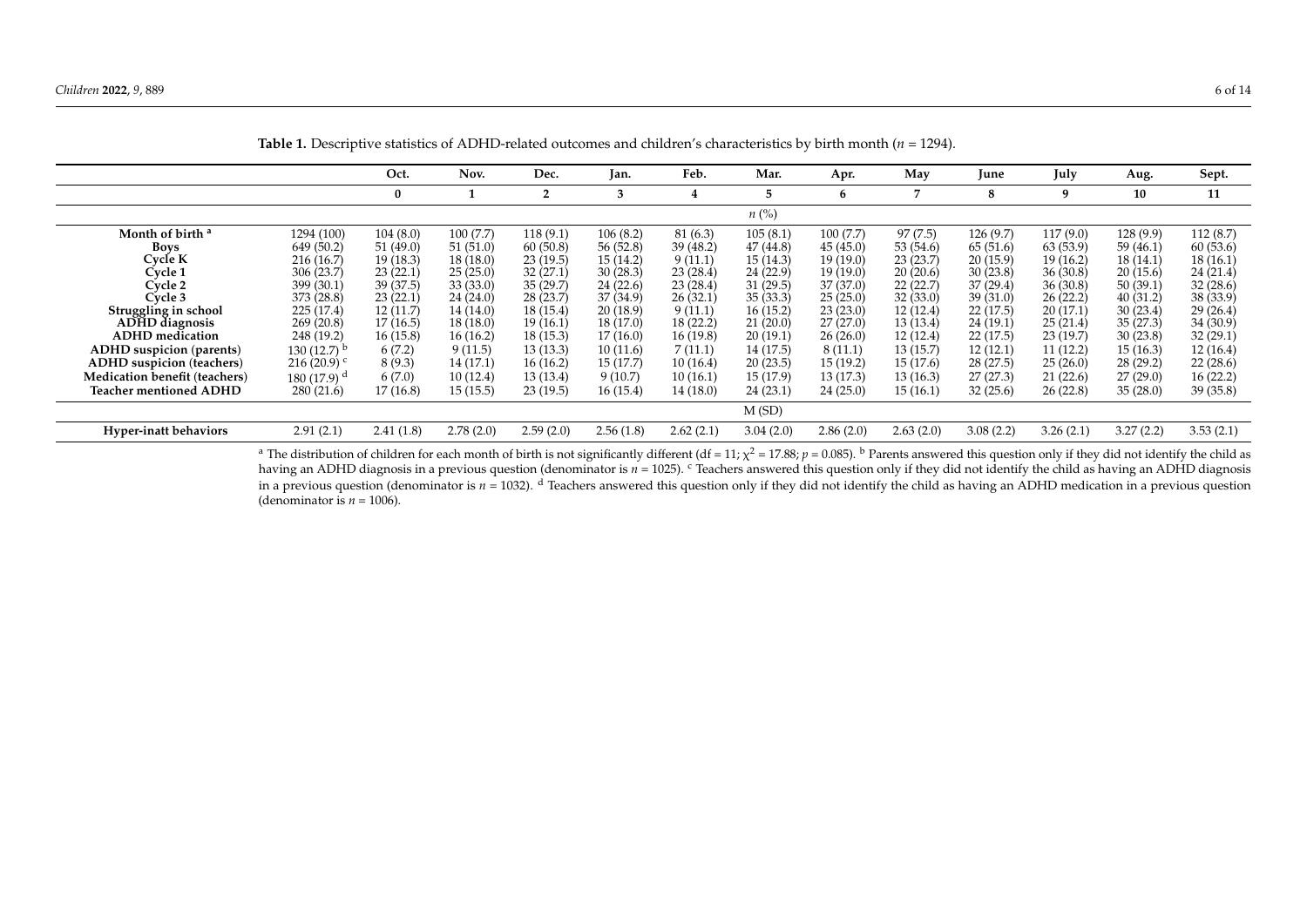2.3.1. ADHD-Related Outcomes

ADHD-related behaviors. Teachers reported their perceptions of the child's inattention and agitation levels on a scale of  $0$  (very low) to  $4$  (very high). These questions were mandatory in the online questionnaire, so there were no missing data. We summed the scores for inattention and hyperactivity to form a single variable measuring ADHDrelated behaviors. The scale ranged from 0 (very low) to 8 (very high); the mean was 2.91  $(SD = 2.06)$ .

Parents' suspicion of ADHD. Both parents and teachers reported their suspicion of ADHD in the children. After indicating in a previous question that their child did not have an official ADHD diagnosis, parents were asked, "Do you suspect your child of having ADHD?". Parents replied yes for 130 (13%) of the students.

Teachers' suspicion of ADHD. After indicating that the child did not have an ADHD diagnosis from a doctor or health professional, teachers were asked to report whether they suspected ADHD. Teachers and parents agreed in 93% of the cases on who had an ADHD diagnosis. When the parent did not report an ADHD diagnosis for their child but the teacher did  $(n = 35)$ , we considered that the teacher suspected ADHD. These cases were then added to the number of children suspected of having ADHD by their teachers (*n* = 181, 18%). Thus, teachers suspected 216 (21%) children of having ADHD. Parents' and teachers' suspicions were binary variables  $(0 = no; 1 = yes)$ .

ADHD medication benefit. Teachers were asked which children, among those not already taking medication, they thought would benefit from ADHD medication. A total of 180 children (18%) were identified. Besides the 153 reported through this question, another 27 (2%) were included because, when the parent did not report their child as taking medication but the teacher did, we considered that the teacher thought ADHD medication would benefit that child.

Teacher having mentioned ADHD to parents. Parents answered the following question: "Since your child started elementary school, has a teacher ever told you that your child may have behaviors resembling ADHD symptoms?" This question concerned the teachers' willingness to discuss their suspicions with the parents. The answer was affirmative in 22%  $(n = 280)$  of the cases.

ADHD diagnosis and medication. Parents were asked whether their child had received an official ADHD diagnosis from a health professional and was taking ADHD medication. We considered their responses to concern health professionals' practices rather than their own perceptions. Therefore, we used parents' reports of diagnosis and medication intake as a proxy for health professionals' views and for the prevalence of ADHD diagnoses and medication intake in the sample. Table [1](#page-5-0) shows that about a fifth of the children in our sample had received an ADHD diagnosis from a health professional (*n* = 269, 21%) and that 90% of them ( $n = 248$ , 19.3%) were also taking ADHD medication.

### 2.3.2. Academic Struggling

Parents were asked if they believed their child was behind, on time, or ahead relative to the normal curriculum and if they would describe their child's academic achievement as lower, average, or higher compared with their classmates. These two questions were combined into a variable measuring academic struggle. All children whose parents said they were below average or behind relative to the normal curriculum were considered to be struggling in school and were assigned a value of 1. Students with an average or high score received a value of 0. For four students, information for this variable was missing. Parents of 17.4% (*n* = 225) of the students indicated that their child was struggling in school.

#### 2.3.3. Relative Age Variable

Parents reported their child's birth month. The distribution of children within birth months varied from 6.3% in February to 9.8% in August, but this difference was not statistically significant (df = 11;  $\chi^2$  = 17.88;  $p$  = 0.085). The independent variable student's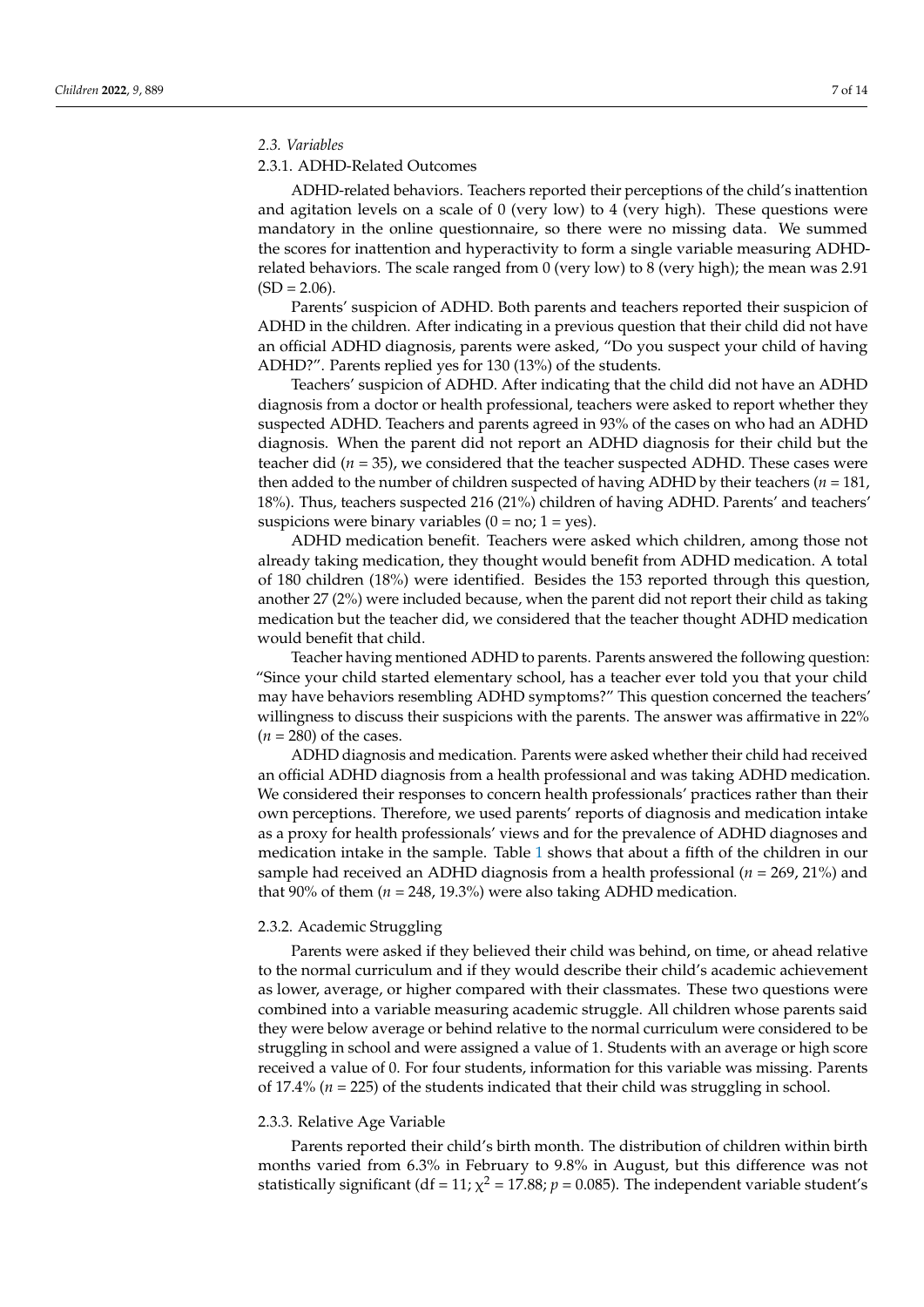relative age provided the interval between the child's birth month and the month of October. In Québec, the law states that children must start school at the beginning of the school year in the year they turn 5 before 30 September. Thus, 1 October is the cutoff point differentiating the oldest from the youngest children. We created a continuous variable where children born in October had a score of zero, and those born in September had a score of 11: the oldest children had the lowest scores, and the youngest had the highest.

## 2.3.4. Control Variables

Students' socioeconomic background is a multidimensional concept [\[36\]](#page-13-4). To decrease the risk of overestimating its effect, it is recommended to measure SES using multiple types of indicators (e.g., economic, cognitive, and cultural capital indicators; [\[36\]](#page-13-4)). Therefore, the students' SES was based on three parent-reported variables: family wealth, parental occupation, and parent's education level. Family wealth was estimated through the family's material possessions (televisions, cars, number of bathrooms, etc.). Parents' level of occupational prestige reflected the highest scoring occupation on the International Socio-Economic Index (ISEI), based on the International Classification of Occupations (ISCO; [\[37\]](#page-13-5)). Parents' education level was measured according to the highest education level attained by one of the parents, from high school to university. The students' SES variable was standardized and reversed, so a higher score was associated with a lower family SES. Gender (boys = 1; girl = 0) was included. School cycles were used instead of the school year because elementary school in Québec is organized in cycles: we have kindergarten (cycle 0), first and second grades (cycle 1), third and fourth grades (cycles 2) and fifth and sixth grades in cycle 3.

## *2.4. Study Design and Statistical Analysis*

Our data were organized in a nested structure, with students (Level 1) nested within teachers (Level 2), who were nested within schools (Level 3). This data structure violates the independent observations assumption because people in the same school are more likely to share particularities. We, therefore, favored multilevel analysis to avoid erroneous estimations and to disentangle the within-cluster effect [\[38\]](#page-13-6).

Statistical analyses were performed with SAS software, version 9.4 Cary, NC, USA [\[39\]](#page-13-7). For binary outcomes, we used the PROC GLIMMIX syntax and for the continuous one, the PROC MIXED syntax. For each outcome of Hypothesis 3, we performed independent multivariate multilevel analysis and introduced the relative age variable jointly with the control variables gender, school cycle, and SES. For Hypothesis 4, we first tested for a two-way interaction between relative age and ADHD behaviors for the struggling in school outcome. Secondly, we tested for a triple interaction between relative age, ADHD behaviors, and struggling in school for the teacher's suspicion outcome.

# **3. Results**

## *3.1. Results Associated with the Medicalization of Immaturity*

The results of the fixed effects of the multivariate multilevel regression models for each ADHD-related outcome of Hypothesis 3, in relationship with the student's relative age (RAE) variable are presented in the text. The results of the covariance parameter estimates are not shown because the goal of this study was not to look for and explain between-school and between-teacher differences in the outcomes. We used a multilevel analysis simply to control for the nested data. All the detailed results of each multilevel model are available upon request.

# 3.1.1. RAE and Identification of ADHD-Related Behaviors

The fixed coefficient of the multivariate multilevel model for ADHD-related behaviors is significantly associated with the student's relative age variable, even when the control variables (gender, SES, and cycle) were included in the model (df =  $1160$ ;  $t = 5.05$ ;  $p < 0.001$ ). The teacher's perceived level of hyperactivity and inattention behaviors is increasing, on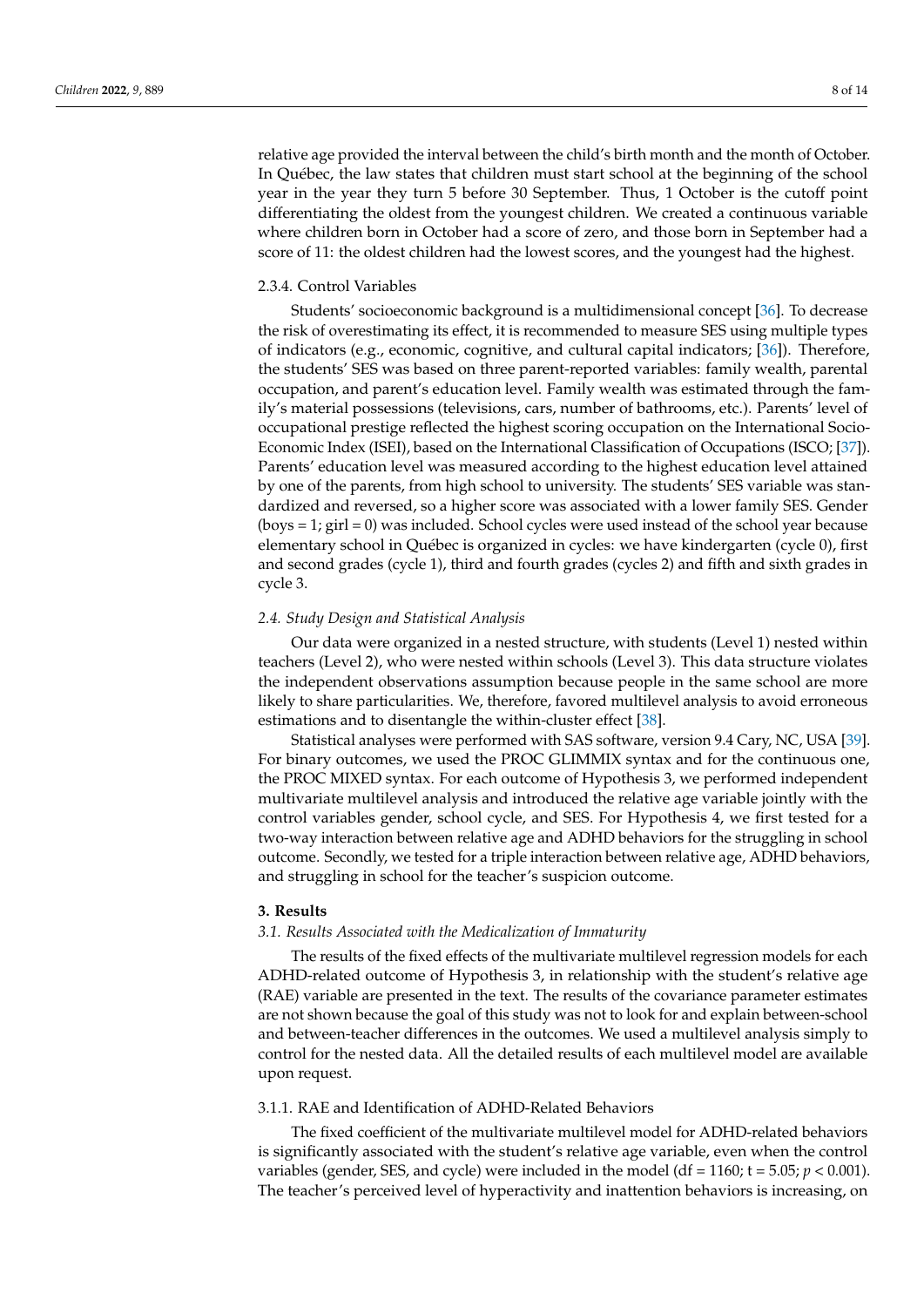average, by 0.08-point (SE 0.02) with each birth month away from October. Being born in September (and thus being amongst the youngest in the classroom) increased the perceived ADHD-related behaviors score by an average of almost 1 point (exactly 0.88) compared to students born in October.

# 3.1.2. RAE and Informal ADHD Medicalization

Parents suspected ADHD in 13% of the children. Suspicion was lowest for children born in October (7.2%) and highest for those born in March (17.5%), followed by August (16.3%) and September (16.4%), thus slightly higher for children born in the months closest to the school entry cutoff date. However, the results of the multivariate multilevel logistic regression were not statistically significant ( $t = 1.57$ ;  $df = 992$ ;  $p = 0.117$ ) and did not confirm an RAE in suspected ADHD based on parents' answers.

Teachers suspected ADHD in 20.9% of the children, which was significantly greater than the parents' suspicion rate (McNemar's test statistics =  $19.69$ ,  $p < 0.001$ ). Whereas teacher's suspicion was lowest for children born in October (9.3%), it was 3-times higher for the youngest children in the classroom, born between June (27.5%) and September (28.6%). Results of the multivariate multilevel logistic regressions confirmed that the student's relative age variable was statistically significant ( $t = 4.23$ ;  $df = 1025$ ;  $p < 0.001$ ) in this model. A one-unit increase on the RAE variable is associated with an odds ratio [OR] of 1.11 (95% confidence interval (CI) 1.06–1.16). Specifically, being born in September is associated with an OR of 3.03 (CI 1.81–5.07) of being suspected of ADHD by teachers.

Similarly, the student's relative age variable was statistically significant for the outcome medication intake would be more beneficial (df = 999;  $t = 4.43$ ;  $p < 0.001$ ; OR = 1.13; CI 1.07–1.19) and the outcome teacher's having mentioned ADHD to parents (df =  $1257$ ;  $t = 3.47$ ;  $p = 0.001$ ; OR = 1.08; CI 1.03-1.12).

# 3.1.3. RAE and Formal Medicalization

ADHD diagnosis was reported in 16.5% of children born in October, a proportion that has almost doubled for children born in the months preceding the cutoff date: August (27.3%) and September (30.9%). The student's relative age variable was statistically significant for this outcome (df = 1284; t = 2.27; *p* = 0.023; OR = 1.05; CI 1.01–1.10). However, the RAE phenomenon was not statistically significant for taking ADHD medication ( $df = 1279$ ; t = 1.92; *p* = 0.058), despite an important difference between children born in September (29.1%) and those born in October (15.8%). Thus, younger children had a greater risk of being diagnosed with ADHD but not of being prescribed medication.

#### *3.2. RAE and the Double Burden*

The results of the fixed effects of the multilevel regression models for each model testing Hypothesis 4 did not support this assumption. The analysis of the main effects showed that ADHD behaviors (df = 1282; t = −7.50; *p* < 0.001; OR = 1.36; CI 1.25–1.47) were significantly associated with struggling in school but RAE was not (df = 1282; t =  $-1.42$ ;  $p = 0.155$ ). The second step involved testing for a double interaction between relative age and ADHD behaviors in the probability of struggling in school. The results of the multivariate multilevel logistic regression analyses showed a statistically significant double interaction between ADHD-related behaviors and RAE (df = 1281;  $t = -2.84$ ;  $p = 0.005$ ). Therefore, the effect of a student's relative age on struggling in school differs with hyperactivity and inattention behaviors. The decomposition of the interaction term showed a steady decline in the strength of the association between ADHD-related behaviors and struggling in school for each month between October (estimate = 0.518; df = 1281; t = 5.99;  $p < 0.001$ ) and September (estimate = 0.158; df = 1281; t = 2.42;  $p = 0.016$ ). The results then show that the effect of age on struggling becomes less strong when ADHD-related behaviors are higher. The third step of the analysis consisted of testing for a three-way interaction between relative age, ADHD behaviors, and struggling in school in the probability of teachers suspecting ADHD. Results of the multivariate multilevel logistic regression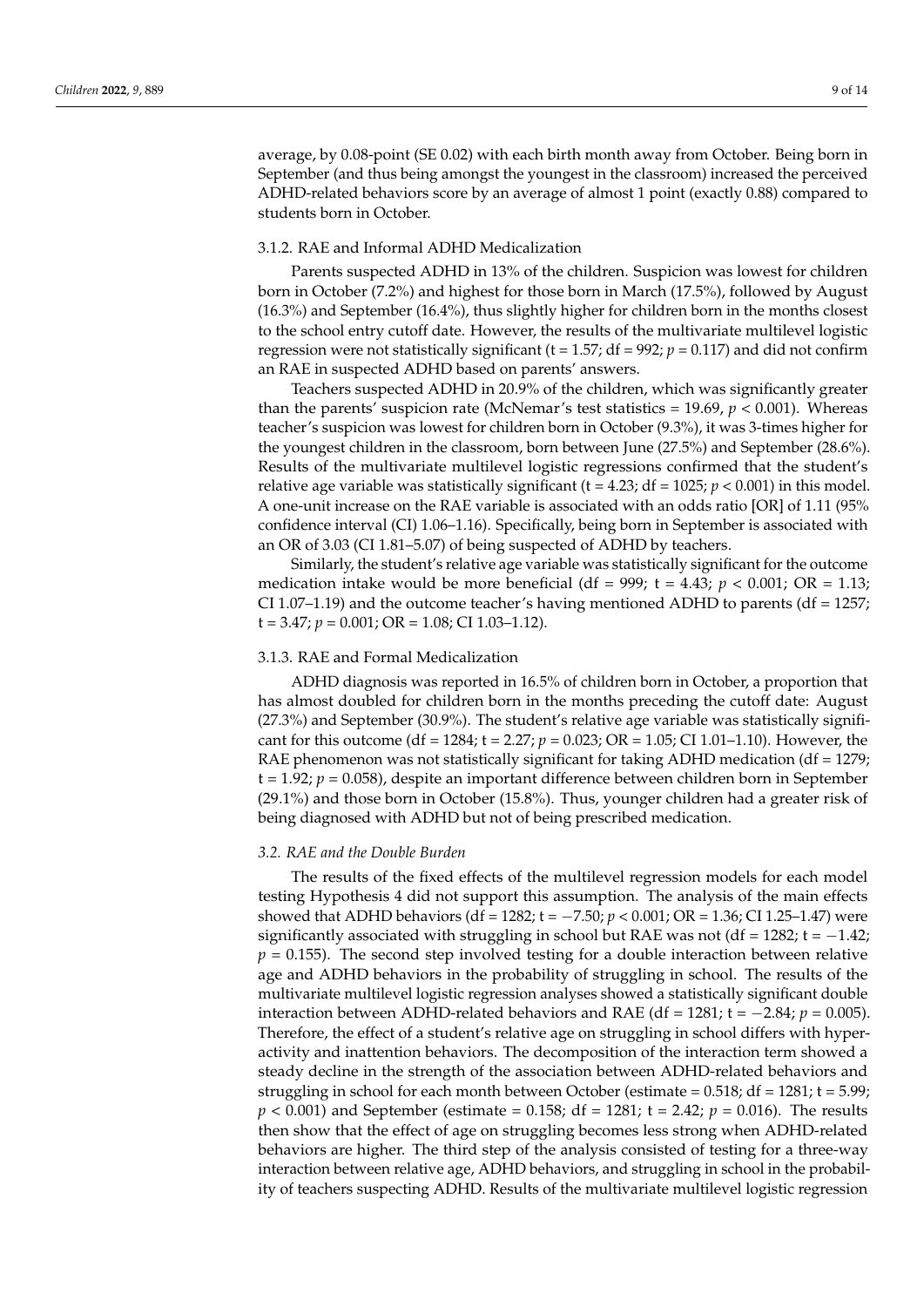analyses showed that the triple interaction was not statistically significant ( $df = 1017$ ;  $t = 1.17; p = 0.243$ .

## **4. Discussion**

Concerns about ADHD overdiagnosis in children are becoming widely discussed in general media and the scientific literature. One argument that seems to support it is the fact that, compared with their oldest peers, younger-in-class students have higher risks of being diagnosed with ADHD and being prescribed ADHD medication [\[14](#page-12-9)[–16\]](#page-12-10). Despite the consistency and similarity of the results observed, it is still not clear how to interpret the phenomenon [\[16,](#page-12-10)[17\]](#page-12-11). The goal of our study was thus to evaluate the presence of the RAE in ADHD in a sample of elementary school children from Québec and to gain a better understanding of the underlying mechanisms. Among four possible hypotheses involving the school system, teachers' actions and children's immaturity, we tested two specifics ones (H3 and H4). Our findings supported the Hypothesis 3 of the medicalization of immature behaviors of younger-in-class children. They did not, however, confirm the double burden hypothesis (Hypothesis 4).

Like other studies from around the world, our results confirmed the presence of inequalities in risks for ADHD diagnosis in students born in the months immediately preceding the school entry cutoff date [\[15](#page-12-19)[,18,](#page-12-12)[20,](#page-12-14)[21,](#page-12-21)[23](#page-12-16)[,24](#page-12-26)[,26\]](#page-12-18). More specifically, our findings showed that the proportion of children with an ADHD diagnosis was almost two times higher amongst children born within the two previous months of the cutoff date compared with their oldest classmates. However, our results could not confirm the RAE for medication intake. This result was surprising because, with the exception of the Danish study by Pottegard [\[32\]](#page-13-0), the RAE for ADHD medication is usually observed [\[18](#page-12-12)[,20](#page-12-14)[,24](#page-12-26)[,27\]](#page-12-20). Québec physicians might be more cautious not to medicate younger-in-class children because of their greater awareness of the possible confusion between immaturity expressions and ADHD-related behaviors, such as hyperactivity and impulsivity. This caution might exist because Canadian researchers were among the first to publish on the RAE in ADHD almost ten years ago [\[18\]](#page-12-12), and their results may have been considered in clinical guidelines [\[40\]](#page-13-8). Another explanation could be that parents of these younger-in-class children might argue against medication for what they understand to be an immaturity issue. Thus, they could decide to wait and let time does its work or favor alternative medicine, such as psychotherapy, behavioral training, meditation, or yoga [\[41\]](#page-13-9).

Nevertheless, our results indicated that health professionals participate at the later stages of the medicalization process by formally labeling younger-in-class students. However, how does medicalization occur beforehand? Looking at the pre-diagnostic steps helps to understand the mechanisms at work here.

#### *4.1. Immaturity Mistaken for ADHD*

Our results showed that overrepresentation of younger children occurs at each step of the ADHD medicalization process [\[4\]](#page-12-0) and thus starts long before their visit to the physician's office. We also found that the process begins as soon as the teachers start assessing hyperactivity, impulsivity, and inattention behaviors, thus reinforcing Elder's [\[20\]](#page-12-14) conclusions. Teachers were more likely to identify higher levels of ADHD-related behaviors among children born before the school entry cutoff date. In our study, inattention and hyperactivity behaviors were both associated with the RAE in a similar way. This was our main reason for creating a combined hyperactivity-inattention variable. Whereas our data did not enable us to determine whether teachers saw these behaviors as "deviant" and problematic, it seems likely because teachers were also more likely to suspect younger students and to share their suspicion with the parents of younger-in-class children. Younger-in-class students thus seem more likely to be referred to health professionals, and consequently, the pool of them really going for a consultation is larger, which brings a greater risk of leading to a diagnosis.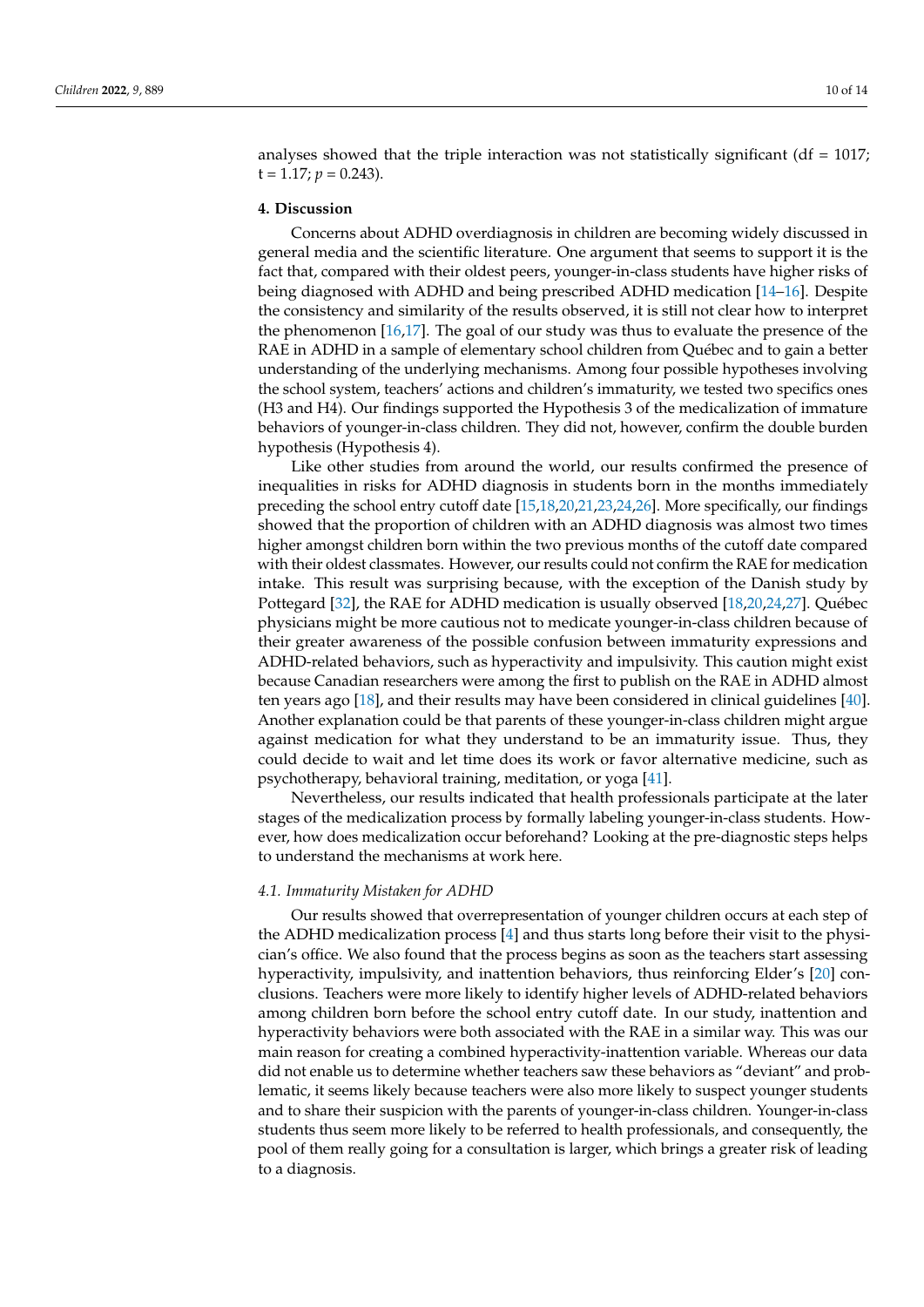Not all adults surrounding a child contribute equally to the RAE in ADHD. Parents are usually not influenced by their children's birth month or by their relative immaturity when assessing ADHD-related behaviors [\[20](#page-12-14)[,23\]](#page-12-16) or suspecting ADHD, as our results have shown. Teachers seem to play the most central role in the pre-diagnosis steps because they help with the identification of deviant problems and with their medical labeling and suspicions, and they either bring children to consult physicians or recommend a consultation [\[4,](#page-12-0)[28\]](#page-12-22). This could be supported by the classroom context where teachers are constantly interacting with students of different maturity levels and might unconsciously compare the youngest to the oldest might. Therefore, our results confirm the teacher's role "as a catalyst in initiating diagnosing processes" [\[16\]](#page-12-10) (p. 6). Nevertheless, it is important to recall that not all teachers are alike and that their practices can differ considerably. First, the random part of the multilevel analyses showed great variability in the outcomes between teachers, which indicates that not all teachers act the same regarding identification or suspicion of ADHD-related behaviors and sharing their thoughts with parents. Second, interviews with teachers in a subsequent phase of the study showed that teachers do not all share the same eagerness to engage in the medicalization of their students' behaviors [\[42\]](#page-13-10). All interviewed teachers had their students' personal and academic well-being at heart, despite some being quicker than others to use medicalization to help the child perform better or gain peer acceptance. Further studies should be conducted to see if the characteristics of the teachers and of the schools explain the variability in the judgement of deviance [\[4\]](#page-12-0). Certain actions could also be undertaken to limit this medicalization and further overdiagnosis. Teachers have the power to push for children's assessment for ADHD; therefore, it is essential to make them understand the phenomenon, its consequences, and that of medicalization. They need help to readjust their actions toward the youngest children in their class [\[5\]](#page-12-27).

In sum, whereas our study design cannot totally rule out the possibility of the involvement of other mechanisms, such as children's ADHD being triggered once they enter the school system (**H2**) [\[16\]](#page-12-10), our results do not point to it because if ADHD-related behaviors and ADHD were triggered by school entrance at a younger age, then parents would see this as well. Our analyses thus provided strong evidence supporting the medicalization of immaturity in younger-in-class children (**H3**).

## *4.2. The Double Burden Hypothesis*

We tested another hypothesis (**H4**), which suggested that teachers were more likely to identify children having the double burden of being young in class and exhibiting ADHD behaviors because of their greater struggle in school. This hypothesis emphasized the importance of functional impairment as the main reason to seek medical care [\[17,](#page-12-11)[34\]](#page-13-2). However, it could not be confirmed by our models, which were limited by the crosssectional nature of the study. Younger-in-class students were definitely struggling in school, possibly due to a maturation lag in their cognitive development. However, adding hyperactivity and inattention behaviors did not seem to increase their school struggle more than it did for older children. Could this suggest that an academic struggle is a problem for youngest and oldest students but not for the same reasons? For example, the former would struggle because of their immaturity, the latter due to their ADHD behaviors. This seems consistent with the hypothesis that ADHD may be underestimated in older children [\[16,](#page-12-10)[20\]](#page-12-14) and suggests that there are other factors that combine with academic struggling to prompt teachers to start a medicalization process. At least, functional impairment may involve more than just school difficulties.

#### *4.3. Strengths and Limitations*

In most previous studies, the investigation of the RAE in ADHD diagnosis has been based on reports from health professionals' diagnoses and prescriptions found in official databases. The originality of our work lies in (a) the inclusion of various adults' viewpoints on the child and (b) an examination of various stages of the medicalization process. To our knowledge, our study is the first in which the authors checked for the presence of the RAE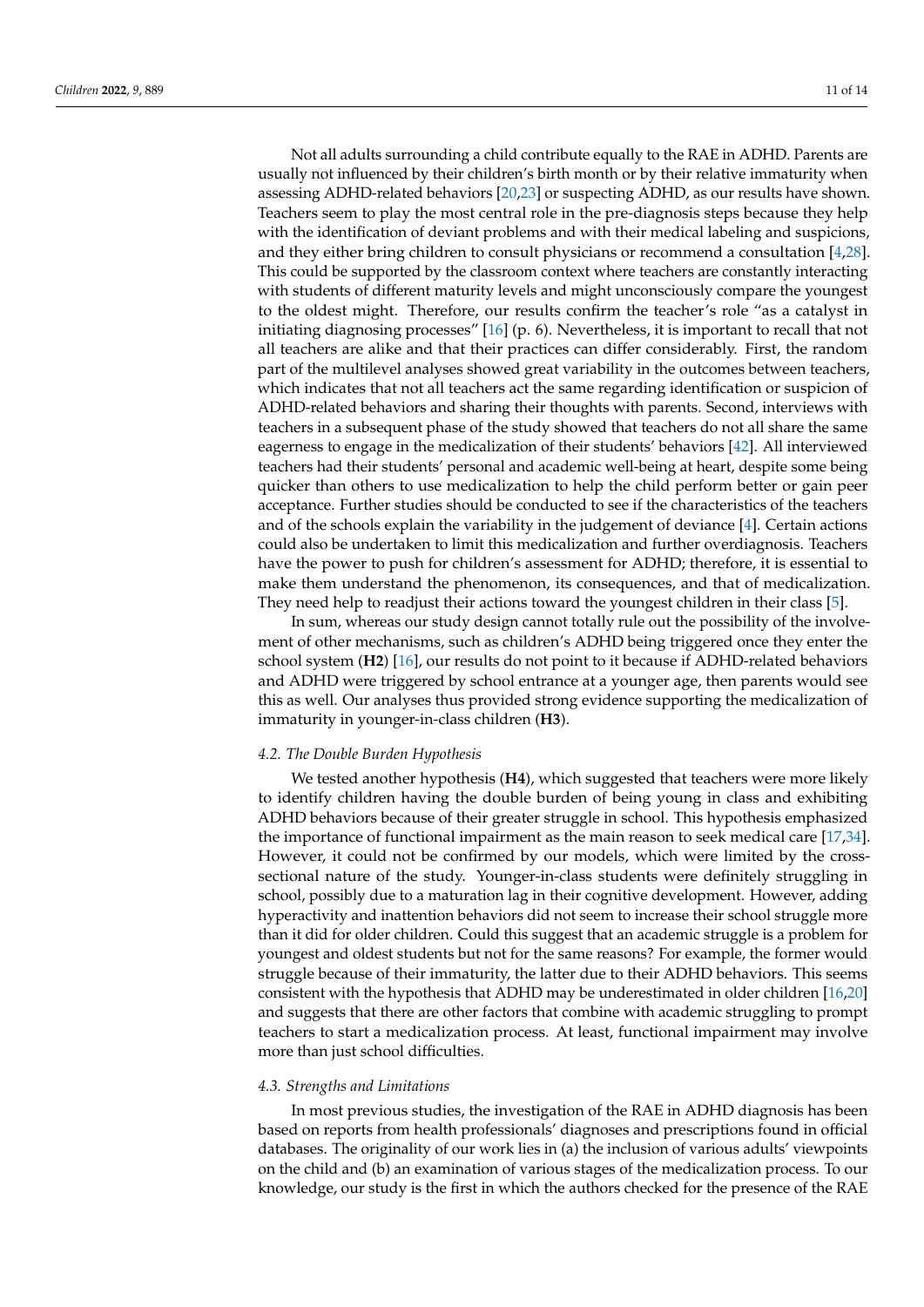in parents' and teachers' suspicions of ADHD. This may provide insight into the mechanism underlying the RAE in official medical diagnoses, given that teachers and parents are the first to suggest ADHD in children [\[4](#page-12-0)[,28\]](#page-12-22). This implies that the RAE in ADHD starts before the official diagnosis and pharmacological treatment is given by health professionals. Our study also contributes to the literature by reinforcing the importance of social, political, and cultural aspects underlying ADHD diagnosis and its preliminary stages [\[4,](#page-12-0)[5\]](#page-12-27). Finally, our study strengthens the need to improve diagnosis accuracy, especially in younger children where the line between normalcy and pathology is blurred more easily because of the immaturity factor.

Nevertheless, a limitation of our study is the fact that we could not compare the perception of the various adults on every ADHD-related outcome. Most outcomes were reported by either the teachers or the parents; only suspicion of ADHD was reported by both. Future studies would benefit from a comparison of answers to common questions, which would help in understanding the role of various adults in the ADHD labeling and medicalization process. The identification of teachers' characteristics that may be more or less associated with the medicalization process of younger-in-class students could help in building more effective preventive actions targeting teachers and other school actors [\[5\]](#page-12-27). Additionally, it is imperative to better understand the norms according to which teachers compare students with one another. Finally, more flexible school entry policies could be important, as demonstrated in countries where redshirting practices are allowed [\[32\]](#page-13-0).

## **5. Conclusions**

The greater risks of ADHD-related outcomes among younger-in-class students are explained mostly by the medicalization of immature behaviors, which gives strength to the fears about ADHD overdiagnosis [\[7,](#page-12-2)[10\]](#page-12-5). Researchers should definitely continue to focus on the RAE and its basic mechanisms. A general consequence of medicalization is the individualization of a social problem, and a specific consequence in the case of ADHD is that it can lead to diminishing tolerance of childish behaviors, which may bring enduring negative consequences for children, their families, and society.

**Author Contributions:** Conceptualization, M.-C.B.; methodology, M.-C.B., E.D. and M.V.H.; software, M.-C.B. and M.J.; validation, M.-C.B., E.D. and M.V.H.; formal analysis, M.-C.B. and M.J.; data curation, M.-C.B. and M.J.; writing—original draft preparation, M.-C.B.; writing—review and editing, E.D. and M.V.H.; supervision, M.-C.B.; project administration, M.-C.B.; funding acquisition, M.-C.B. All authors have read and agreed to the published version of the manuscript.

**Funding:** This research was funded by the Social Sciences and Humanities Research Council of Canada (430-2017-00926) and the Fonds de recherche Québécois sur la société et la culture (FRQSC) (2018-NP-204941).

**Institutional Review Board Statement:** The study was conducted in accordance with the Declaration of Helsinki and approved by the Institutional Review Board of the Université du Québec à Chicoutimi (602.588.01 approved on 20 November 2017). Informed consent was obtained from all subjects involved in the study.

**Informed Consent Statement:** Informed consent was obtained from all subjects involved in the study.

**Conflicts of Interest:** The authors declare no conflict of interest.

# **References**

- <span id="page-11-0"></span>1. American Psychiatric Association. *Diagnostic and Statistical Manual of Mental Disorders*, 5th ed.; American Psychiatric Association: Arlington, VA, USA, 2013.
- <span id="page-11-1"></span>2. Willcutt, E.G. The prevalence of DSM-IV Attention-Deficit/Hyperactivity Disorder: A meta-analytic review. *Neurotherapeutics* **2012**, *9*, 490–499. [\[CrossRef\]](http://doi.org/10.1007/s13311-012-0135-8)
- <span id="page-11-2"></span>3. Bachmann, C.J.; Wijlaars, L.P.; Kalverdijk, L.J.; Burcu, M.; Glaeske, G.; Schuiling-Veninga, C.C.M.; Hoffmann, F.; Aagaard, L.; Zito, J.M. Trends in ADHD medication use in children and adolescents in five western countries, 2005–2012. *Eur. Neuropsychopharmacol.* **2017**, *27*, 484–493. [\[CrossRef\]](http://doi.org/10.1016/j.euroneuro.2017.03.002)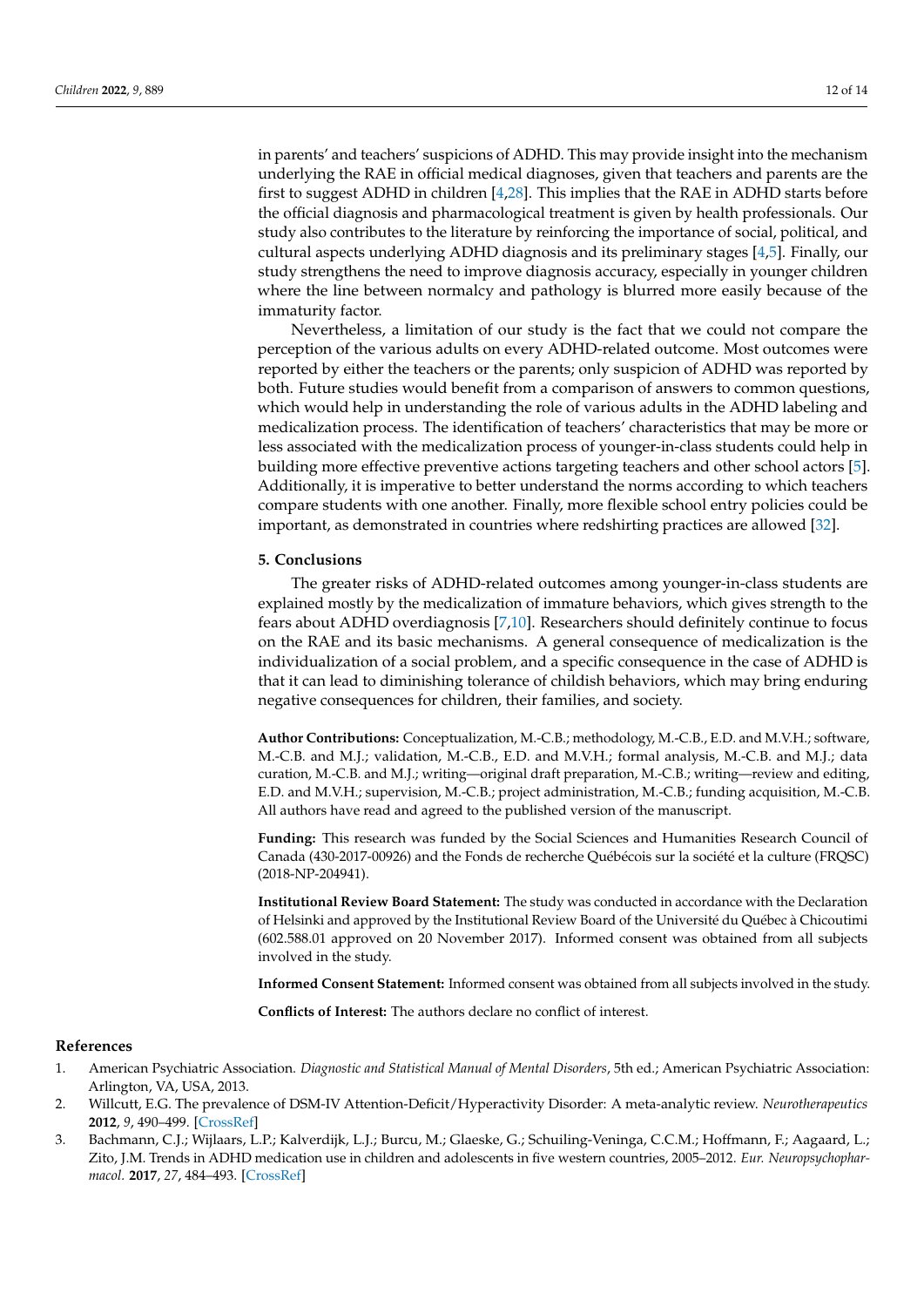- <span id="page-12-0"></span>4. Conrad, P. *Identifying Hyperactive Children: The Medicalization of Deviant Behavior*, 2nd ed.; Ashgate Publishing, Ltd.: Farnham, UK, 2006.
- <span id="page-12-27"></span>5. te Meerman, S.; Batstra, L.; Grietens, H.; Frances, A. ADHD: A critical update for educational professionals. *Int. J. Qual. Stud. Health Well-Being* **2017**, *12*, 1298267. [\[CrossRef\]](http://doi.org/10.1080/17482631.2017.1298267)
- <span id="page-12-1"></span>6. Honkasilta, J.; Koutsoklenis, A. The (un)real existence of ADHD—Criteria, Functions and Forms of the Diagnostic Entity. *Front. Sociol.* **2022**, *7*, 814763. [\[CrossRef\]](http://doi.org/10.3389/fsoc.2022.814763)
- <span id="page-12-2"></span>7. Merten, E.C.; Cwik, J.C.; Margraf, J.; Schneider, S. Overdiagnosis of mental disorders in children and adolescents (in developed countries). *Child Adolesc. Psychiatry Ment. Health* **2017**, *11*, 5. [\[CrossRef\]](http://doi.org/10.1186/s13034-016-0140-5)
- <span id="page-12-3"></span>8. Chilakamarri, J.K.; Filkowski, M.M. Misdiagnosis of bipolar disorder in children and adolescents: A comparison with ADHD and major depressive disorder. *Ann. Clin. Psychiatry* **2011**, *23*, 25–29.
- <span id="page-12-4"></span>9. Brodersen, J.; Schwartz, L.M.; Heneghan, C.; O'Sullivan, J.W.; Aronson, J.K.; Woloshin, S. Overdiagnosis: What it is and what it isn't. *BMJ Evid. Based Med.* **2018**, *23*, 1–3. [\[CrossRef\]](http://doi.org/10.1136/ebmed-2017-110886)
- <span id="page-12-5"></span>10. Frances, A. Conclusive Proof ADHD Is Overdiagnosed. *Huffington Post*, 23 May 2016.
- <span id="page-12-6"></span>11. Verhoeff, B. Drawing borders of mental disorders: An interview with David Kupfer. *BioSocieties* **2010**, *5*, 467–475. [\[CrossRef\]](http://doi.org/10.1057/biosoc.2010.24)
- <span id="page-12-7"></span>12. Brault, M.C.; Lacourse, É. Prevalence of prescribed Attention-Deficit Hyperactivity Disorder medications and diagnosis among Canadian preschoolers and school-age children: 1994–2007. *Can. J. Psychiatry* **2012**, *57*, 93–101. [\[CrossRef\]](http://doi.org/10.1177/070674371205700206)
- <span id="page-12-8"></span>13. Russell, A.E.; Ford, T.; Williams, R.; Russell, G. The Association Between Socioeconomic Disadvantage and Attention Deficit/Hyperactivity Disorder (ADHD): A Systematic Review. *Child Psychiatry Hum. Dev.* **2016**, *47*, 440–458. [\[CrossRef\]](http://doi.org/10.1007/s10578-015-0578-3)
- <span id="page-12-9"></span>14. Holland, J.; Sayal, K. Relative age and ADHD symptoms, diagnosis and medication: A systematic review. *Eur. Child Adolesc. Psychiatry* **2019**, *28*, 1417–1429. [\[CrossRef\]](http://doi.org/10.1007/s00787-018-1229-6)
- <span id="page-12-19"></span>15. Whitely, M.; Raven, M.; Timimi, S.; Jureidini, J.; Phillimore, J.; Leo, J.; Moncrieff, J.; Landman, P. Attention deficit hyperactivity disorder late birthdate effect common in both high and low prescribing international jurisdictions: A systematic review. *J. Child Psychol. Psychiatry* **2019**, *60*, 380–391. [\[CrossRef\]](http://doi.org/10.1111/jcpp.12991)
- <span id="page-12-10"></span>16. Koutsoklenis, A.; Honkasilta, J.; Brunila, K. Reviewing and reframing the influence of relative age on ADHD diagnosis: Beyond individual psycho(patho)logy. *Pedagog. Cult. Soc.* **2019**, *28*, 165–181. [\[CrossRef\]](http://doi.org/10.1080/14681366.2019.1624599)
- <span id="page-12-11"></span>17. Sonuga-Barke, E.J.S.; Fearon, R.M.P. Commentary: 'Ready or not here I come': Developmental immaturity as a driver of impairment and referral in young-for-school-grade ADHD children. A reformulation inspired by Whitely et al. (2019). *J. Child Psychol. Psychiatry* **2019**, *60*, 392–394. [\[CrossRef\]](http://doi.org/10.1111/jcpp.13039)
- <span id="page-12-12"></span>18. Morrow, R.L.; Garland, J.; Wright, J.M.; Maclure, M.; Taylor, S.; Dormuth, C.R. Influence of relative age on diagnosis and treatment of ADHD in children. *Can. Med. Assoc. J.* **2012**, *184*, 755–762. [\[CrossRef\]](http://doi.org/10.1503/cmaj.111619)
- <span id="page-12-13"></span>19. Librero, J.; Izquierdo-María, R.; García-Gil, M.; Peiró, S. Children's relative age in class and medication for attentiondeficit/hyperactivity disorder. A population-based study in a health department in Spain. *Med. Clínica* **2015**, *145*, 471–476. [\[CrossRef\]](http://doi.org/10.1016/j.medcli.2015.02.022)
- <span id="page-12-14"></span>20. Elder, T.E. The importance of relative standards in ADHD diagnoses: Evidence based on exact birth dates. *J. Health Econ.* **2010**, *29*, 641–656. [\[CrossRef\]](http://doi.org/10.1016/j.jhealeco.2010.06.003)
- <span id="page-12-21"></span>21. Chen, C.Y.; Fortin, N.; Phipps, S. Young in class: Implications for inattentive/hyperactive behaviour of Canadian boys and girls. *Can. J. Econ.* **2015**, *48*, 1601–1634. [\[CrossRef\]](http://doi.org/10.1111/caje.12174)
- <span id="page-12-15"></span>22. Caye, A.; Petresco, S.; De Barros, A.J.D.; Bressan, R.A.; Gadelha, A.; Gonçalves, H.; Manfro, A.G.; Matijasevich, A.; Menezes, A.M.B.; Miguel, E.C.; et al. Relative Age and Attention-Deficit/Hyperactivity Disorder: Data from Three Epidemiological Cohorts and a Meta-analysis. *J. Am. Acad. Child Adolesc. Psychiatry* **2020**, *59*, 990–997. [\[CrossRef\]](http://doi.org/10.1016/j.jaac.2019.07.939)
- <span id="page-12-16"></span>23. Halldner, L.; Tillander, A.; Lundholm, C.; Boman, M.; Langstrom, N.; Larsson, H.; Lichtenstein, P. Relative immaturity and ADHD: Findings from nationwide registers, parent and self-reports. *J. Child Psycholol. Psychiatry* **2014**, *55*, 897–904. [\[CrossRef\]](http://doi.org/10.1111/jcpp.12229)
- <span id="page-12-26"></span>24. Schwandt, H.; Wuppermann, A. The youngest get the pill: ADHD misdiagnosis in Germany, its regional correlates and international comparison. *Labour Econ.* **2016**, *43*, 72–86. [\[CrossRef\]](http://doi.org/10.1016/j.labeco.2016.05.018)
- <span id="page-12-17"></span>25. Sayal, K.; Chudal, R.; Hinkka-Yli-Salomäki, S.; Joelsson, P.; Sourander, A. Relative age within the school year and diagnosis of attention-deficit hyperactivity disorder: A nationwide population-based study. *Lancet Psychiatry* **2017**, *4*, 868–875. [\[CrossRef\]](http://doi.org/10.1016/S2215-0366(17)30394-2)
- <span id="page-12-18"></span>26. Hoshen, M.B.; Benis, A.; Keyes, K.M.; Zoega, H. Stimulant use for ADHD and relative age in class among children in Israel. *Pharmacoepidemiol. Drug Saf.* **2016**, *25*, 652–660. [\[CrossRef\]](http://doi.org/10.1002/pds.3962)
- <span id="page-12-20"></span>27. Chen, M.H.; Lan, W.H.; Bai, Y.M.; Huang, K.L.; Su, T.P.; Tsai, S.J.; Li, C.T.; Lin, W.C.; Chang, W.H.; Pan, T.L.; et al. Influence of Relative Age on Diagnosis and Treatment of Attention-Deficit Hyperactivity Disorder in Taiwanese Children. *J. Pediatr.* **2016**, *172*, 162–167. [\[CrossRef\]](http://doi.org/10.1016/j.jpeds.2016.02.012)
- <span id="page-12-22"></span>28. Sax, L.; Kautz, K.J. Who First Suggests the Diagnosis of Attention-Deficit/Hyperactivity Disorder? *Ann. Fam. Med.* **2003**, *1*, 171–174. [\[CrossRef\]](http://doi.org/10.1370/afm.3)
- <span id="page-12-23"></span>29. Phillips, C.B. Medicine goes to school: Teachers as sickness brokers for ADHD. *PLoS Med.* **2006**, *3*, 433–435. [\[CrossRef\]](http://doi.org/10.1371/journal.pmed.0030182)
- <span id="page-12-24"></span>30. Degroote, E.; Brault, M.-C.; Van Houtte, M. Teachers as disorder-spotters: (in)decisiveness in assigning a child's hyperactivity, impulsivity and/or inattention to ADHD as the underlying cause. *Eur. J. Spec. Needs Educ.* **2021**, 1–15. [\[CrossRef\]](http://doi.org/10.1080/08856257.2021.1934151)
- <span id="page-12-25"></span>31. Malacrida, C. Medicalization, ambivalence and social control: Mothers' descriptions of educators and ADD/ADHD. *Health Interdiscip. J. Soc. Study Health Illn. Med.* **2004**, *8*, 61–80. [\[CrossRef\]](http://doi.org/10.1177/1363459304038795)